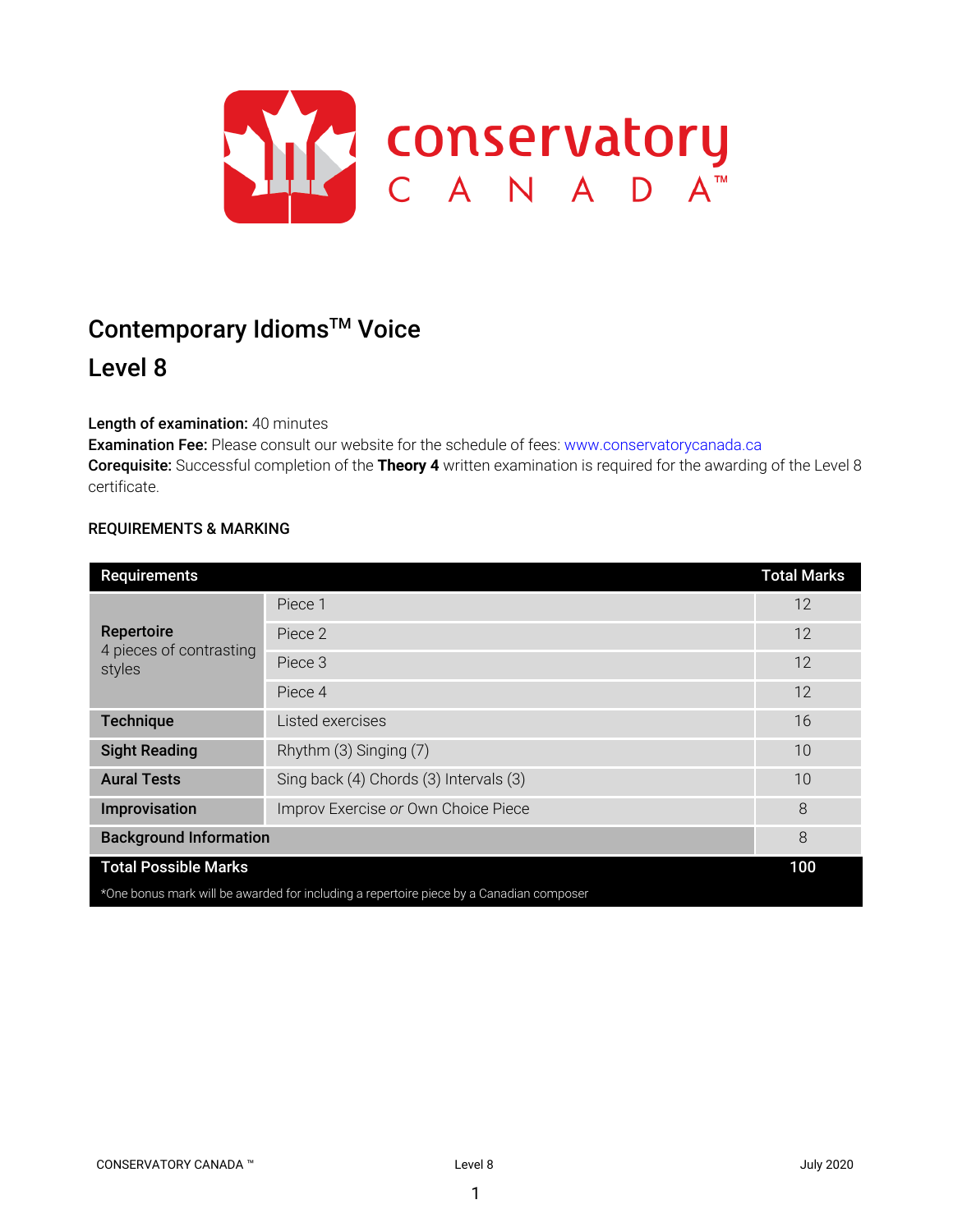# **REPERTOIRE**

- Candidates are required to perform FOUR pieces from the Repertoire List, contrasting in key, tempo, mood and subject. Your choices must include at least two different composers. All pieces must be sung from memory and may be transposed to suit the compass of the candidate's voice.
- One of the repertoire pieces may be chosen from any level higher.
- The Repertoire List is updated regularly to include newer music, and is available for download on the CI Voice page.
- Due to time and space constraints, Musical Theatre selections may not be performed with elaborate choreography, costumes, props, or dance breaks.
- The use of a microphone is optional at this level, and must be provided by the student, along with appropriate sound equipment (speaker, amplifier) if used.
- Repertoire that is currently not on our lists can be used as Repertoire pieces with prior approval. The score must be provided to the Registrar (registrar@conservatorycanada.ca) with the requested grade level. There is no charge for this service and candidates will be furnished with an approval letter to present to the examiner at the examination.
- Any edition of the music may be used for the examination, without prior approval. Downloaded online copies must belong to the public domain or be authentic, purchased copies for which the user has obtained rights for using. Photocopies of pieces held without permission are not to be used for examinations.
- Candidates are free to alter/interpret music in their editions in the following ways, as long as the performance is level appropriate:
	- Condense pieces by eliminating repetitive verses and creating concise arrangements.
	- Create or add a solo section (either improvising or original interpretation).
	- Edit the notation and rhythm of pop stylings to bring the performance closer to a more realistic representation of the original recorded version or live performance version, or to make the music more accessible and level appropriate for the candidate.
	- Use lead sheets for learning repertoire. Candidates may present a lead sheet as their official sheet music to the examiner at the exam (either written out by hand or purchased).
- Candidates may provide accompaniment for any of their songs in any of the following ways, providing their own audio equipment:
	- Collaborative pianist
	- Backing tracks (without audible vocal lines)
	- Guitarist
	- Self-accompanying

# TECHNICAL TESTS

Candidates must be prepared to sing any or all of the exercises below, in the following manner:

- Sung either to vowels, (IPA): ee [*i*],ay [*e*], ah [*a*], oh [*o*], oo [*u*]. Vowel quality will be given assessment priority.
- In exercises where scat syllables are given, candidates may either use the given syllables or choose their own.
- Sung without accompaniment.
- A different starting pitch for each exercise will be given by the examiner. The candidate may request an alternate starting note and teachers may include a candidate's preferred range for each exercise with the repertoire list submitted to the examiner. This must include more than one starting note and is designed to aid the examiner in understanding the candidate's vocal range.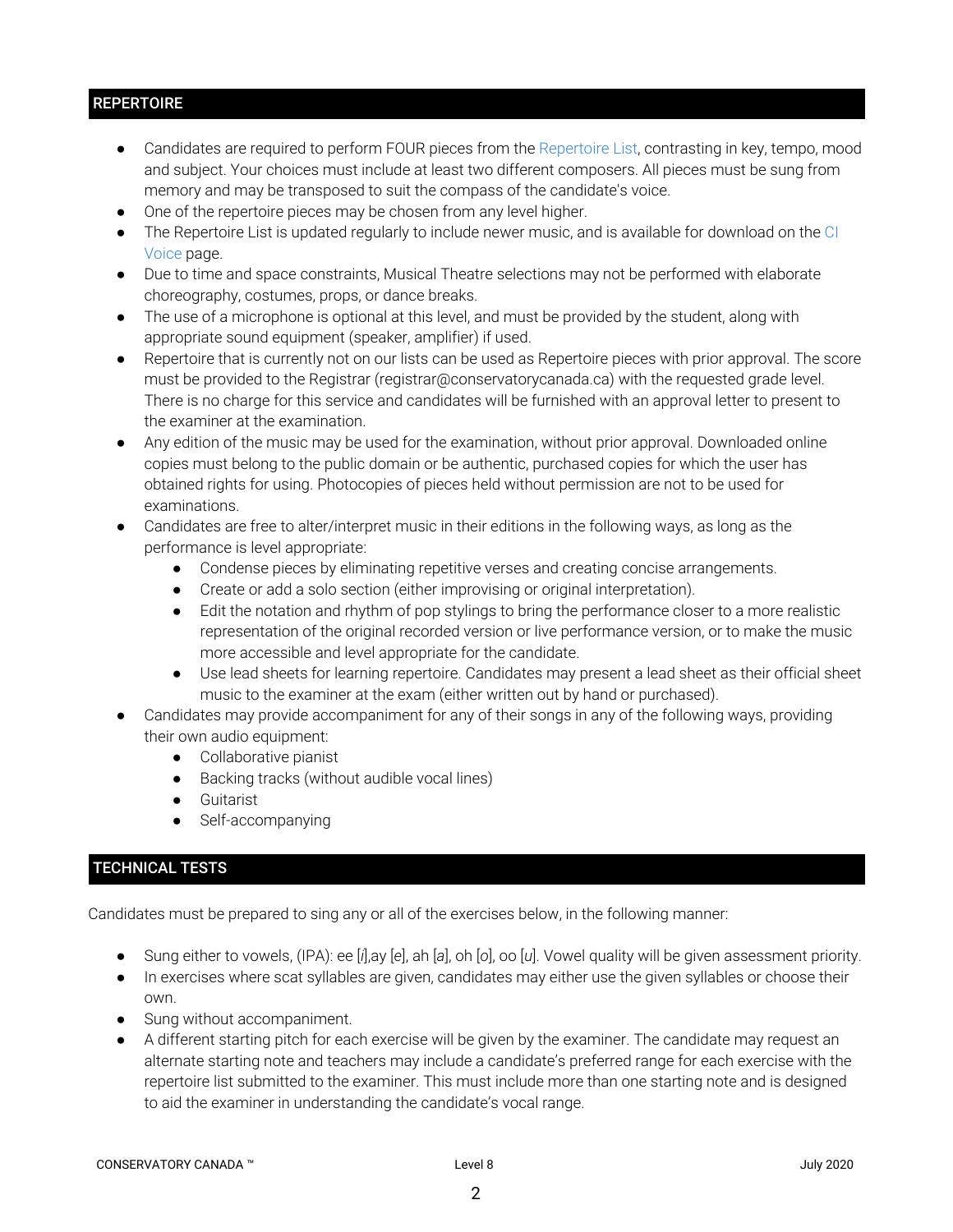- Metronome markings are to be regarded as minimum speeds.
- Exercises must be sung in one breath, unless a breath mark is indicated by a comma. In some cases, optional breath marks are included in parenthesis.
- Slurs indicate legato singing; staccato marks indicate staccato singing.

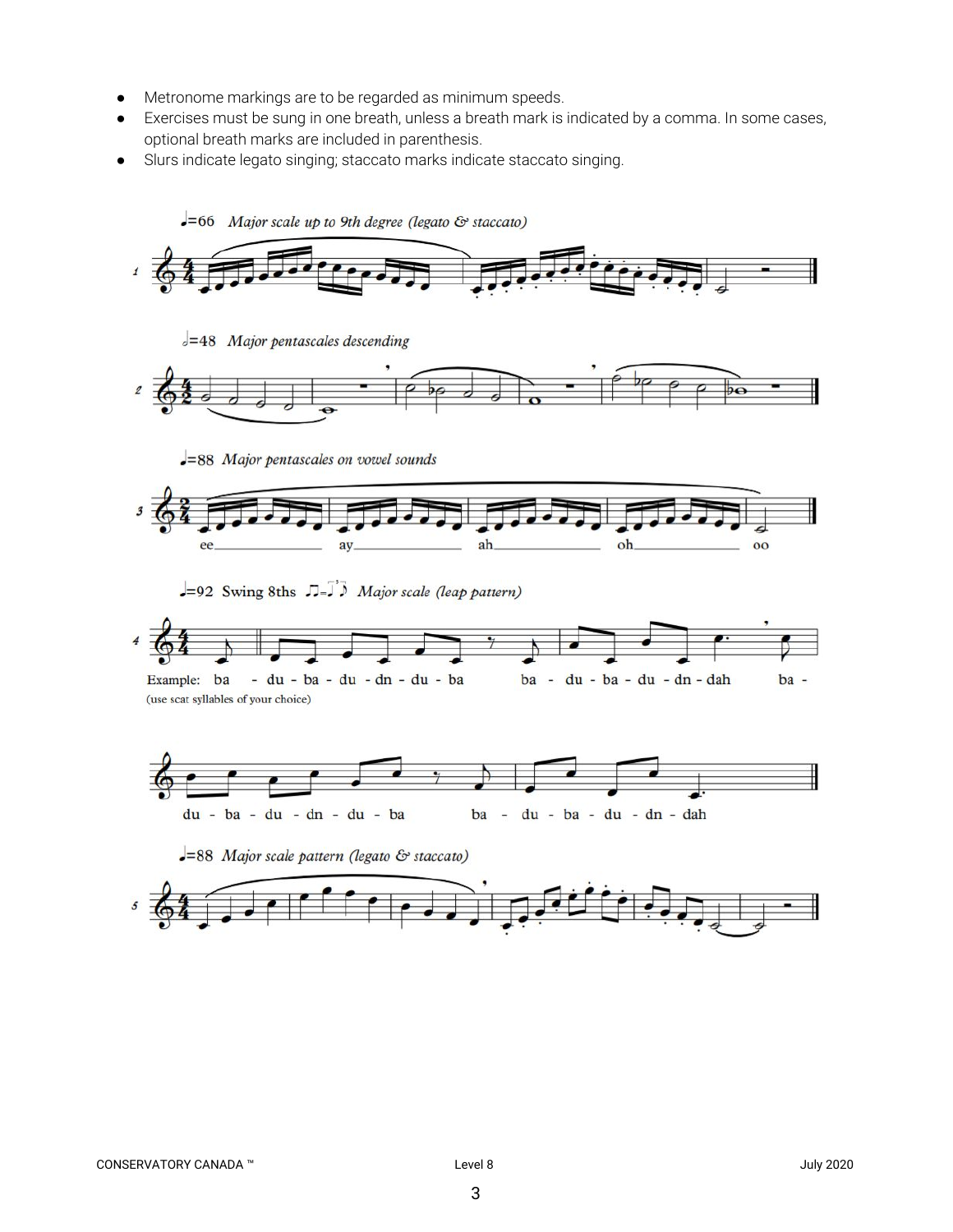

# SIGHT READING

Candidates will be given a brief period to scan the score for the following two tests:

# Rhythm

Tap or clap (at the candidate's choice) a rhythm, 4 bars in length.

- Time signature may be either 3/4, 4/4 or 6/8.
- Note values may include sixteenth, eighth, dotted eighth, triplet eighth, quarter, dotted quarter, half, dotted half and whole.
- Tied notes and syncopations may be used.
- Rest values may include eighth, quarter, half and whole.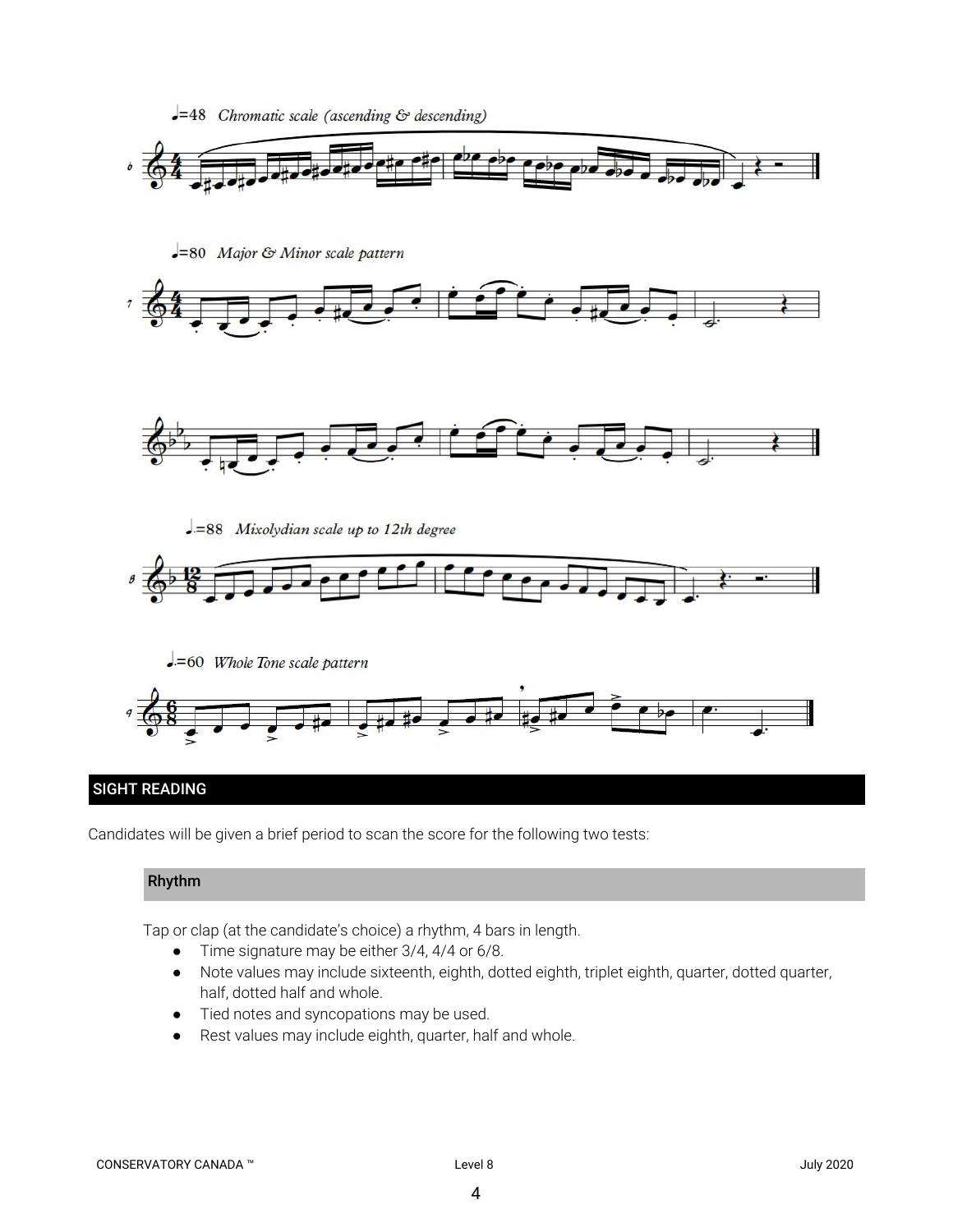*Example:*



#### Singing

To sing at sight a simple unaccompanied 4 to 8 bar melody equal in difficulty to pieces at Level 4. The melody will be within a range of one octave. Candidates may use either any vowel of their choice, solfege syllables, or numbers. The examiner will play a I-IV-V-I chord progression (with the leading note to tonic in the upper part) on the piano to establish the tonality, followed by the tonic note.

- *●* Any major or minor key up to and including four sharps or flats.
- Time signature may be 3/4 or 4/4.
- Note values may include eighth, quarter, dotted quarter, half, dotted half and whole.
- Rest values may include quarter, half and whole.
- Intervals used may include 2nds, 3rds, 4ths, 5ths, 6ths, and ascending minor 7ths..
- The melody will begin on any note of the tonic triad.

#### *Example:*



## AURAL TESTS

Candidates will be required to complete the following three tests:

## Sing Back

Sing back on any vowel (at the candidate's choice), a short melody of six to eight notes in 2/4, 3/4 or 4/4 time. The melody will be based on the first five notes and lower leading tone of a major scale and will begin on a note of the tonic triad. The examiner will:

- Name the key—major and minor keys with up to and including two sharps or flats.
- Play the tonic four-note chord in broken form.
- Play the melody twice.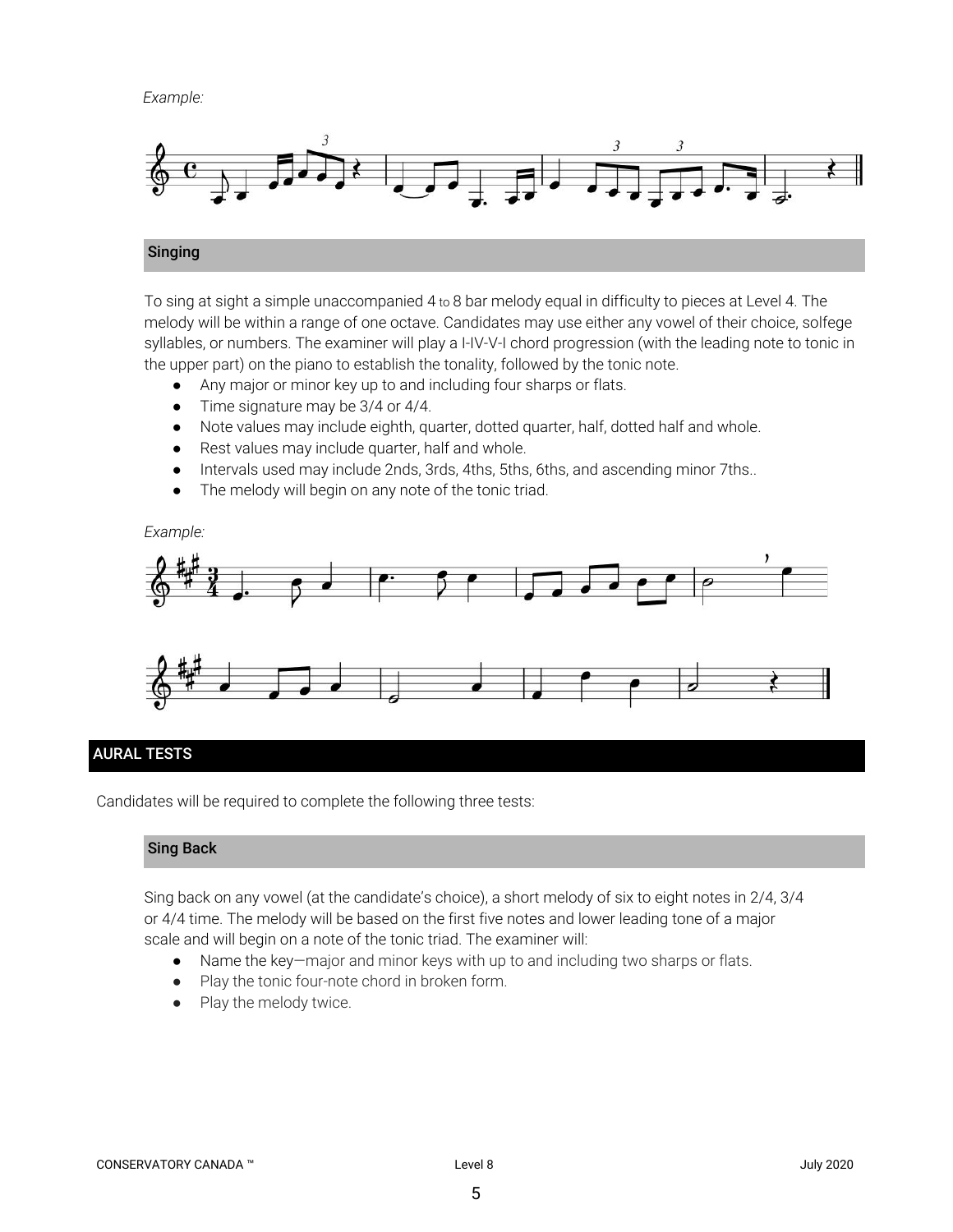*Example:*



# Chord Identification

Identify the following chords after being played once by the examiner.

● All chords will be played in solid form.

| Chord            | <b>Inversion</b> | <b>Position</b> |
|------------------|------------------|-----------------|
| Major 4-note     | Root             | Close           |
| Minor 4-note     | Root             | Close           |
| Dominant 7th     | Root             | Close           |
| Diminished 7th   | Root             | Close           |
| Augmented triad  | Root             | Close           |
| Diminished triad | Root             | Close           |

# Intervals

Identify or sing any of the following intervals

- If identifying, the intervals will be played once in broken form by the examiner.
- If singing, the examiner will provide a starting note.

| Ascending   | <b>Descending</b> |  |
|-------------|-------------------|--|
| Minor 2nd   |                   |  |
| Major 2nd   |                   |  |
| Minor 3rd   | Minor 3rd         |  |
| Major 3rd   | Major 3rd         |  |
| Perfect 4th | Perfect 4th       |  |
| Perfect 5th | Perfect 5th       |  |
| Minor 6th   | Minor 6th         |  |
| Major 6th   | Major 6th         |  |
| Minor 7th   | Minor 7th         |  |
| Major 7th   | Major 7th         |  |
| Perfect 8th | Perfect 8th       |  |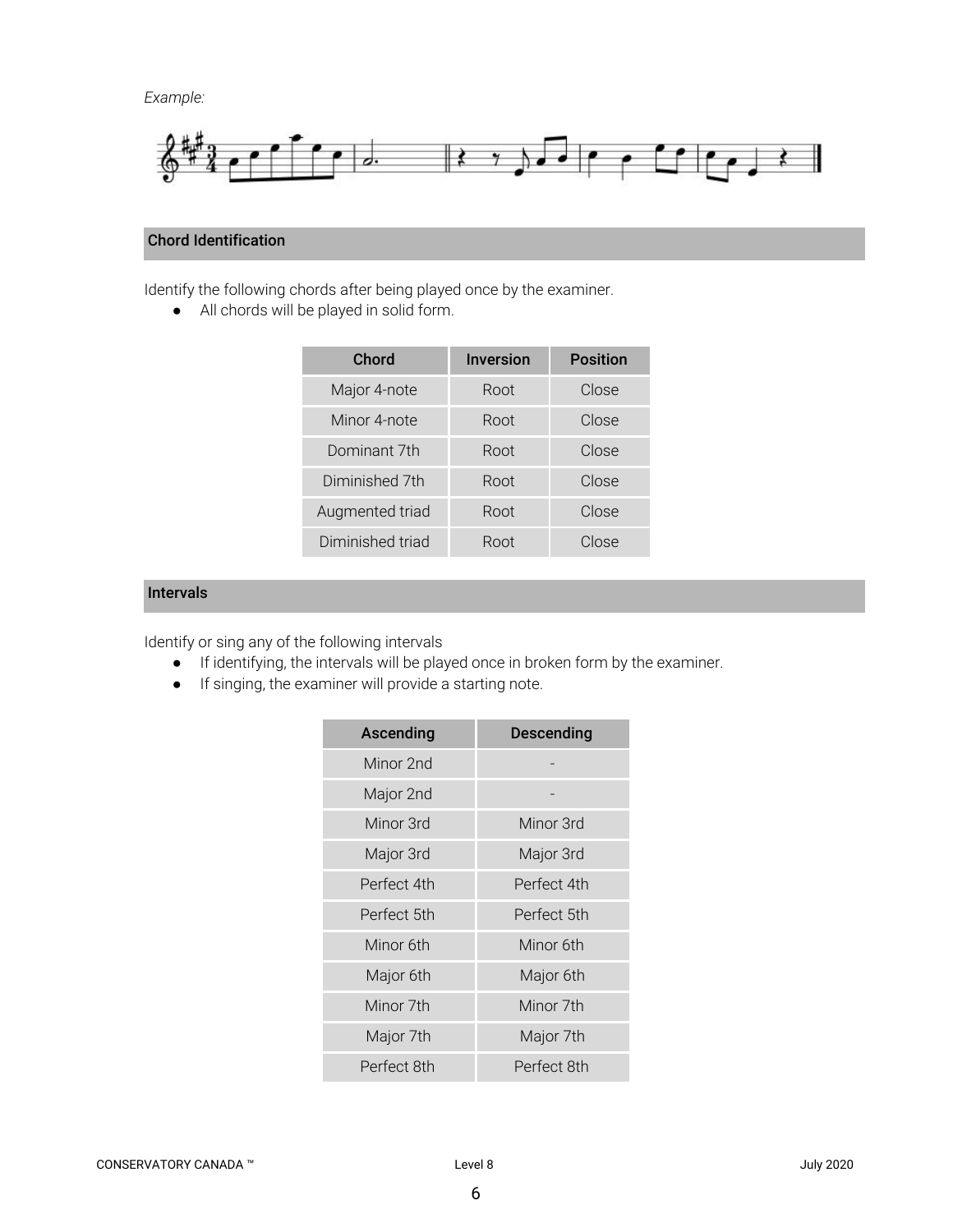# IMPROVISATION *or* OWN CHOICE PIECE

Candidates must choose to prepare ONE of the following:

#### Improvisation Exercise

- Candidates choosing this option must choose a well known jazz standard or popular tune and perform it while singing along to a backing track that they provide (sourced online or original creation), or with live piano accompaniment (accompanist or self-accompany).
- Candidates must supply their own audio equipment to use at the exam, and be familiar with how to use it.
- Candidates must create their own stylistic improvisation at a suitable section in the backing track/accompaniment.
- Candidates are encouraged to use appropriate scat syllables or vowels in their improvisation.
- It is recommended that candidates provide a lead sheet or score to the examiner, outlining the form of the tune. The improvisation does not need to be notated.

#### OR

#### Own Choice Piece

- The own choice piece may or may not be taken from the Repertoire Lists.
- This piece is chosen at the discretion of the teacher and student and does not require prior approval, but should be equivalent or higher in difficulty than the other pieces at this level.
- The piece must be suitable for the candidate's voice and age.
- Must be sung from memory.
- Vocal duets are acceptable, provided the candidate's part is equivalent in difficulty to this level, and a second vocalist covers the second part. The second part may be sung by the teacher.

## BACKGROUND INFORMATION

Candidates must be prepared to give verbal answers to the following questions pertaining to the repertoire pieces:

- 1. Without reference to the score, give the title, composer/arranger, and key of each repertoire piece. Students will not be expected to identify keys of modern pieces that are non-diatonic (i.e. atonal, modal, etc.).
- 2. Explain all signs (including clefs, time signatures, key signatures, accidentals, etc.), articulation markings (legato, staccato, accents, phrase or slur markings, etc.), dynamic markings, tempo markings, and other musical terms found in each repertoire piece.
- 3. Explain the meaning or significance of the title of each repertoire piece.
- 4. Candidates will choose *one* of the prepared repertoire pieces in which genre or style is clearly represented, and be prepared to name the style or genre and then describe or demonstrate these characteristics. Examples of representative styles include: Golden Age musical theatre, contemporary musical theatre,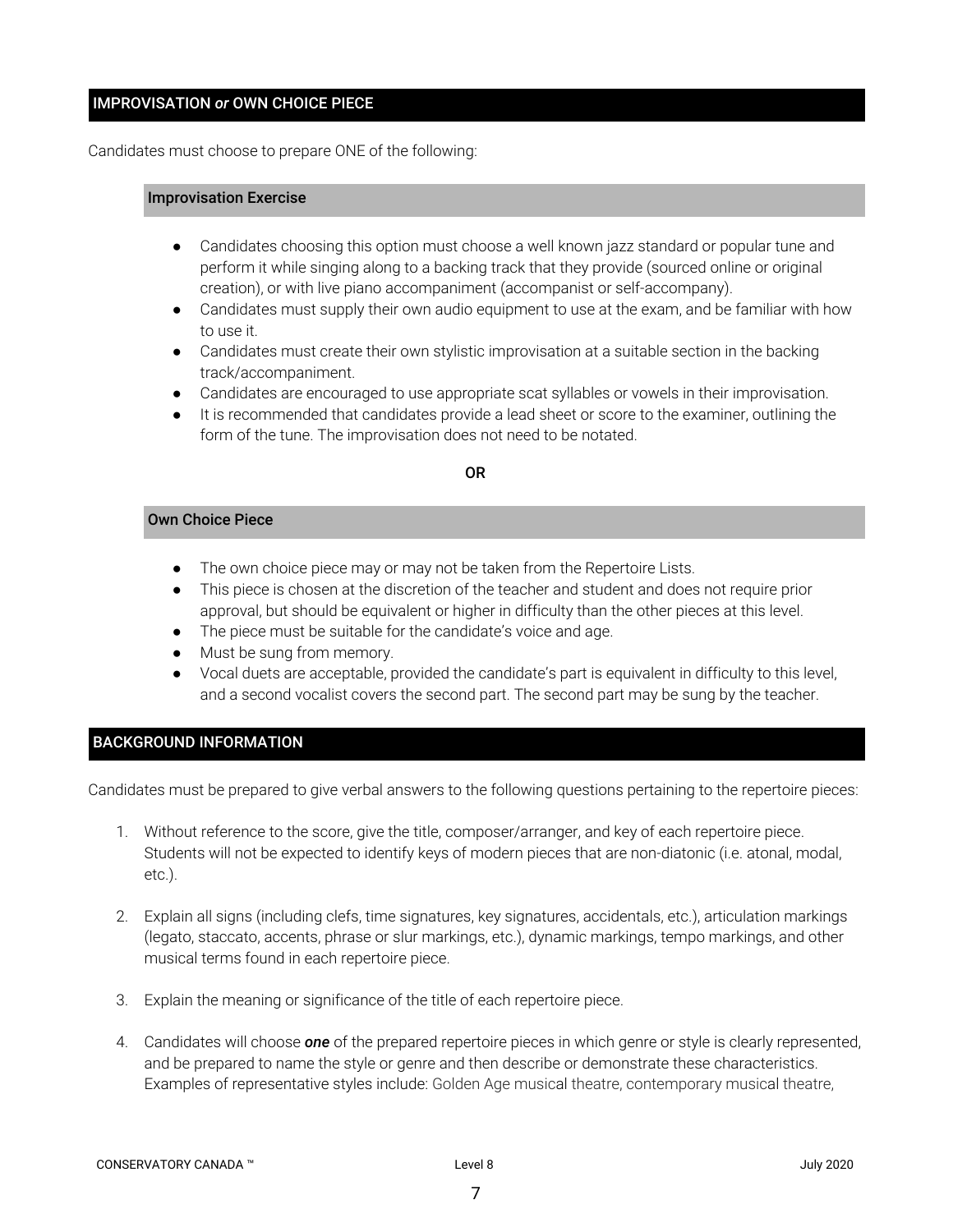jazz ballad, contemporary popular, rock, etc. Marks will be awarded for elaborating using specific details that have been researched.

5. Candidates should be prepared to give two or three relevant details about ONE composer/arranger (Candidate's choice) of one of their repertoire pieces. Details may include the composer's nationality, instruments the composer played or wrote for, preference of music genre, famous works or associations, anecdotal information, etc.

NOTE: Candidates taking a partial examination will be asked background information questions on any of the pieces *they are singing in that partial.*

# REPERTOIRE LIST

Listed titles are most easily sourced using an online download webstore such as musicnotes.com or sheetmusicplus.com. Compilation albums by various publishers may feature these songs, however the titles of such publications are changed and re-published frequently. We have included composers for Musical/Film titles for clarification.

## MUSICAL THEATRE

A Part of That (Last Five Years) Almost Like Being In Love (Brigadoon) Apology (Anne Of Green Gables) Beauty and the Beast Being Alive (Company) Bring Him Home (Les Miserables) By The Sea (Sweeny Todd) Camelot (Camelot) Corner Of The Sky (Pippin') Dancing Through Life (Wicked) Defying Gravity (Wicked) Dulcinea (Man of LaMancha) Easy to Be Hard Empty Chairs and Empty Tables (Les Miserables) Find Your Grail (Spamalot) Fly, Fly Away (Catch Me If You Can) Funny (City of Angels) Heaven on Their Minds (Jesus Christ Superstar) How Did We Come to This (The Wild Party) I Could Have Danced All Night (My Fair Lady) I Dreamed A Dream (Les Miserables) If I Can't Love Her (Beauty And The Beast) If I Loved You (Carousel) If I Were A Bell (Guys And Dolls) If I Can't Love Her (Beauty and the Beast) If I Were A Bell (Guys and Dolls) I Have Dreamed (The King And I) I Only Want To Say (Gethsemane - Jesus Christ Superstar) It's Hard to Speak My Heart (Parade)

Lonely House (Street Scene) Many A New Day (Oklahoma) Moving too Fast (Last Five Years) My Time of Day (Guys and Dolls) No Other Love (Me And Juliet) Only Love (Scarlet Pimpernel) Poor Wand'ring One (The Pirates of Penzance) Role of a Lifetime (Bare) So In Love (Kiss Me Kate) Some Enchanted Evening (South Pacific) Something Wonderful (The King And I) Somewhere (West Side Story) Steppin' Out With My Baby (Easter Parade) Stranger In Paradise (Kismet) Sunset Boulevard (Sunset Boulevard) Surabaya Santa (Songs for a New World) The Girl in 14G (Recorded by Kristen Chenoweth) The Glamorous Life (A Little Night Music) The Life of the Party (The Wild Party) The Light In The Piazza (The Light in the Piazza) The Miller's Son (A Little Night Music) The Pirate King Song (The Pirates of Penzance) The Wizard and I (Wicked) Tonight (West Side Story) What You Don't Know About Women (City of Angels) Whatever Happened to My Part (Spamalot) When I Look At You (Scarlet Pimpernel) When You Got It, Flaunt It (The Producers) Why God Why (Miss Saigon) Your Daddy's Son (Ragtime) Your Eyes (Rent)